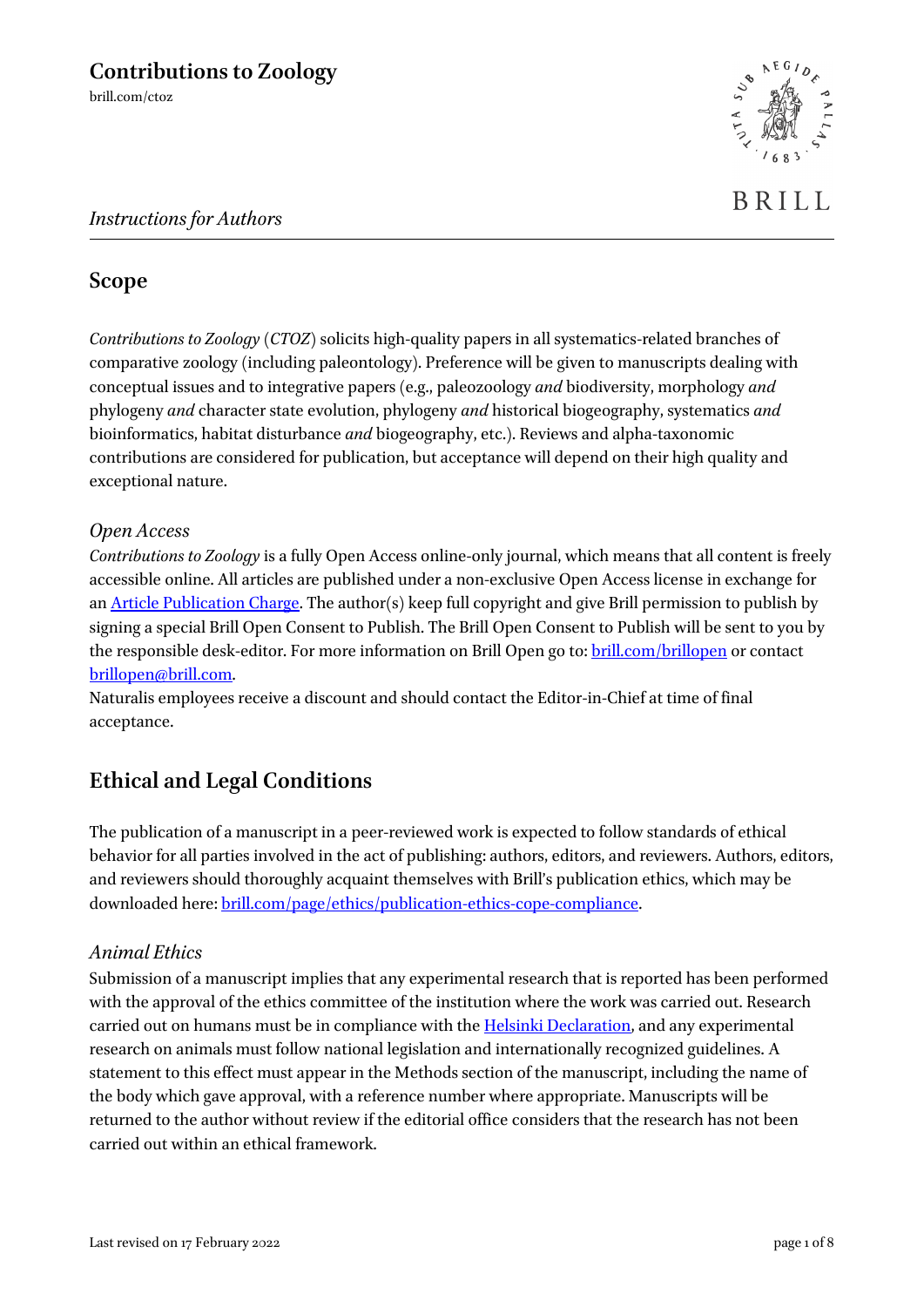BRILL

# **Online Submission**

Authors should submit their manuscript online via the Editorial Manager (EM) online submission system at[: editorialmanager.com/ctoz.](http://www.editorialmanager.com/ctoz)

First-time users of EM need to register first. Go to the website and click on the "Register Now" link in the login menu. Enter the information requested. During registration, you can fill in your username and password. If you should forget your Username and Password, click on the "send login details" link in the login section, and enter your e-mail address exactly as you entered it when you registered. Your access codes will then be e-mailed to you.

Prior to submission, authors are strongly encouraged to read the "Instructions for Authors." When submitting via the website, you will be guided stepwise through the creation and uploading of the various files. A revised document is uploaded the same way as the initial submission. The system automatically generates an electronic (PDF) proof, which is then used for reviewing purposes. All correspondence, including the editor's request for revision and final decision, is sent by e-mail. The general process of online submission is explained in the "Instructions for Authors."

In brief, during the online submission you should be prepared to enter the following information:

- − Article Type (Original article/Review)
- − Title
- − Authors (First names, initials of middle names and last names in that order of all authors)
- − Abstract (max. 250 words); Keywords (in alphabetical order, max. 6)
- − Additional Information:
	- o Confirm that the manuscript was checked by a qualified native English speaker
	- o Confirm that the article conforms to the journal's style guide and instructions
	- o Indicate whether you have an image available for consideration as journal cover
- − Comments (this can also be uploaded as a cover letter file). Here you can also indicate whether you want to share the link of your manuscript's evaluations in Peerage of Science [\(peerageofscience.org\)](http://www.peerageofscience.org/).
- − Suggest Reviewers (min. 6)
- − Oppose Reviewers (optional)
- − Attach Files (Manuscript, Cover letter, Table, Figure, Supplementary material, Suggested cover image)

#### *Contact Address*

Editorial inquiries, proposals and suggested special issue topics should be sent to the Editor-in-Chief, Dr. R. Vonk: [contributionstozoology@naturalis.nl.](mailto:contributionstozoology@naturalis.nl) For questions about the Editorial Manager system, authors can also contact the Brill EM Support Department at: [em@brill.com.](mailto:em@brill.com)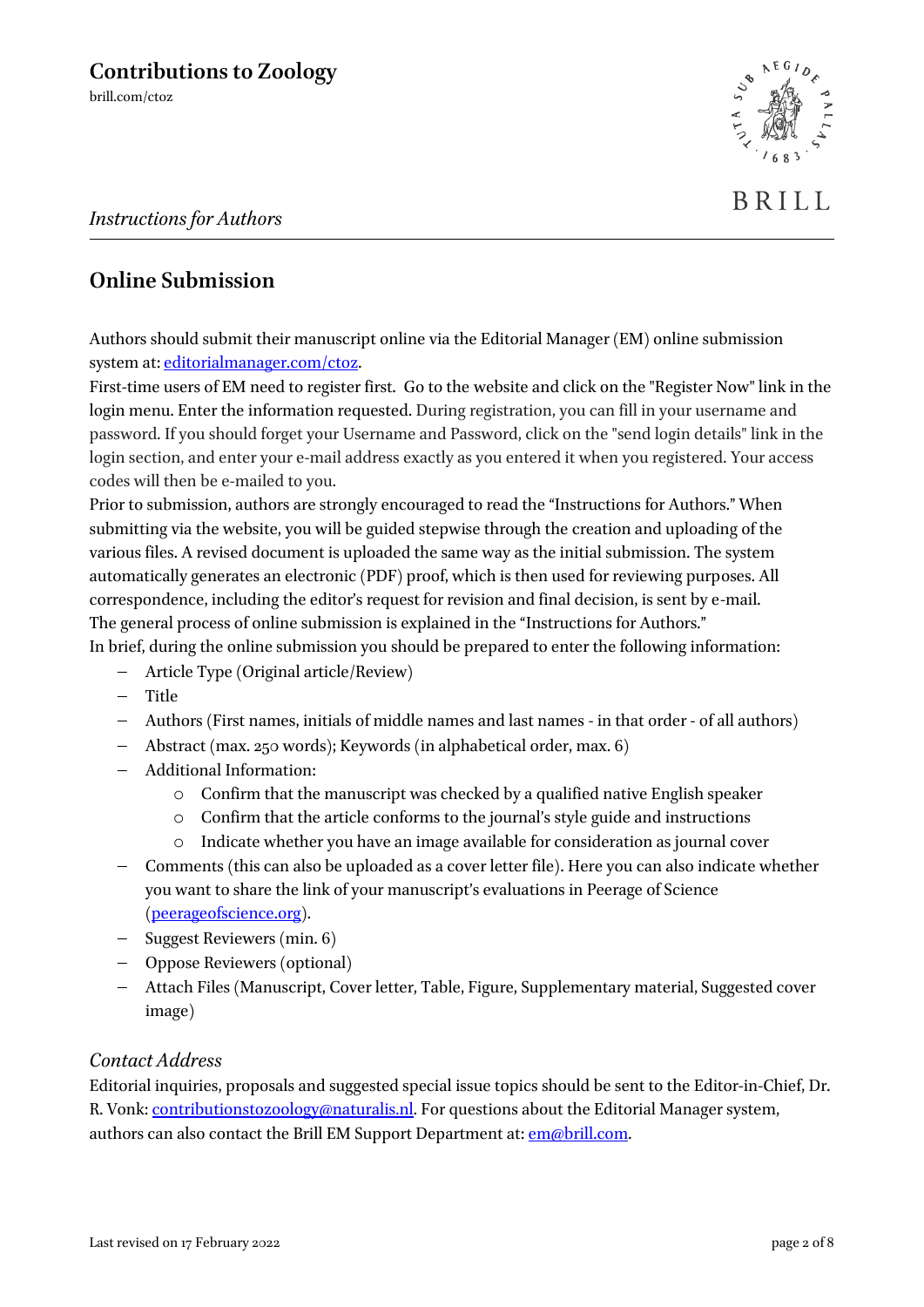BRILL

# *Instructions for Authors*

# **Submission Requirements**

#### *Language*

Contributions to *Contributions to Zoology* should be written in English. Spelling (British or American) should be consistent throughout. The journal office does not offer extensive English-language editing services. However, should it be necessary or required the authors may contact the publisher for assistance with sourcing an appropriate copyeditor or translator. Manuscripts in which English grammar and/or style are difficult to understand will be returned to the author for revision before scientific review.

#### *Length*

Contributions should be approximately  $5,000 - 12,000$  words. However, at the discretion of the Editorin-Chief this length can be modified.

# **Manuscript Requirements**

#### *General*

Manuscripts submitted for publication should be typewritten, using a standard Roman font, with double spacing and broad margins. The pages *and* lines must be numbered continuous, starting on the title page. The title page should contain: full title, name(s) of author(s) (first name fully written, only using capitals for the first letter), name(s) and address(es) of the institute(s) where the study was carried out. Author names should be separated by commas and between the last two names by '&' (ampersand symbol); references to the authors' institutes and addresses (if more than one) should be indicated with superscripted numbers next to the authors as well as preceding the institute's name in ascending order. The institutes where the work has been done should be indicated under the authors, first letters of major words in capitals. Please make sure that the full contact details of the corresponding authors (name, postal address and e-mail address) to whom decisions, proofs and a PDF file of the paper should be directed are included, and mark the corresponding author with an asterisk (\*). E.g., John Smith $^{\iota,*}$  and John R. Doe;<sup>1,2</sup> 'Centre for Zoological Science, <sup>2</sup>Institute for Integrative Biology. Authors are strongly encouraged to consult a recent issue of *Contributions to Zoology* to familiarize themselves with style and lay-out of the journal. A summary of style requirements follows below.

#### *Title*

Only use a capital letter for the first letter of the title and any words, such as genus and family names, that require a capital.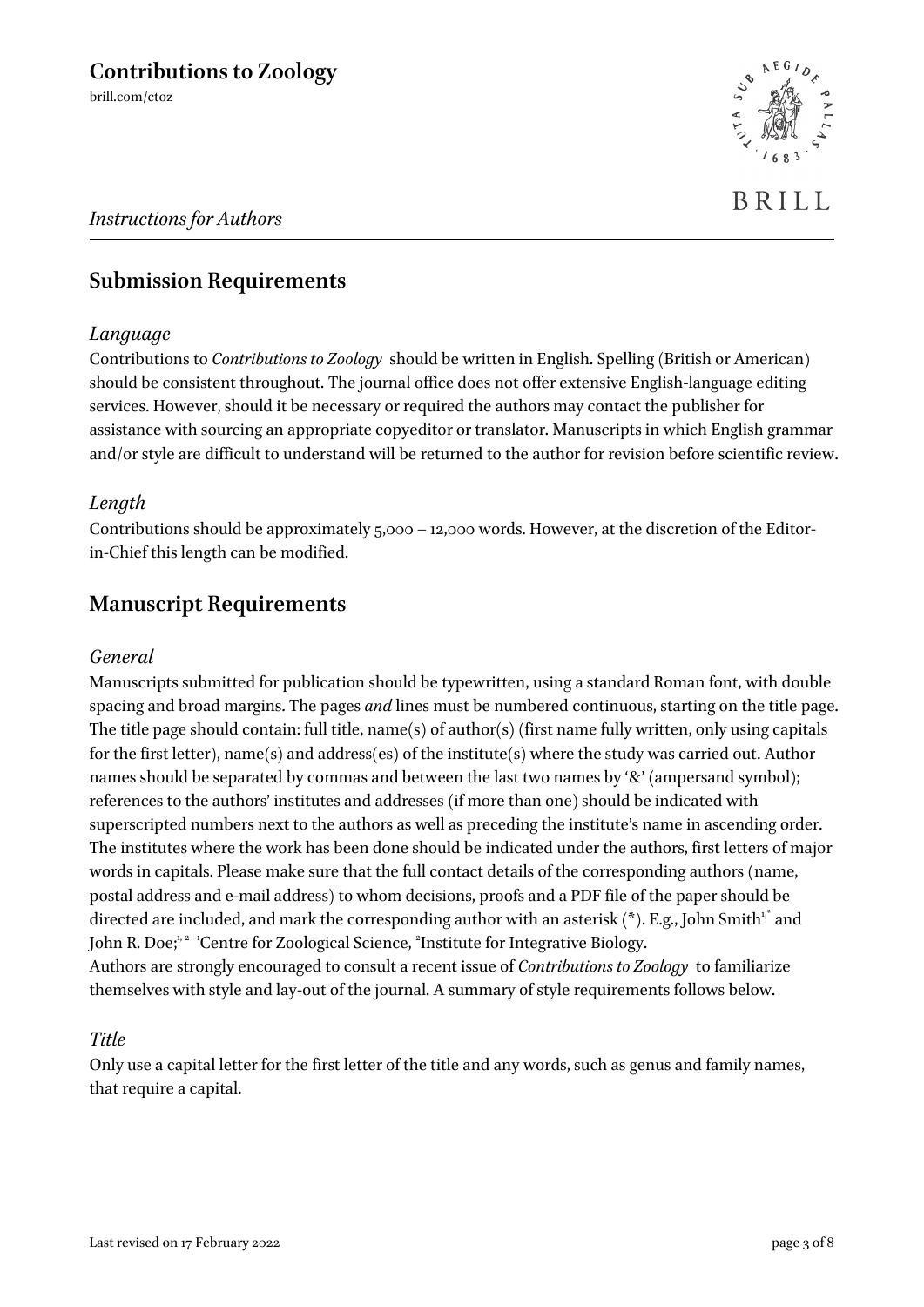# *Instructions for Authors*

# *Abstract and Keywords*

Manuscripts should be preceded by an abstract containing a summary of the background, motivation/research question, methods, results, conclusion and impact of the study. The abstract should not exceed 250 words, and should be followed by a list of keywords (alphabetically ordered, max. 6), separated by semicolons.

# *Headings*

Main section headings should be in **bold** (Abstract, Introduction, Material and methods, Results, Discussion, Acknowledgements, References or other variants, if appropriate). Use capitals only for the first letter of the heading and first letters of proper names, separated by white lines from text. Subheadings are in *bold italics,* aligned left, with capitals only for the first letter of the subheading and first letters of proper names, followed by an empty line.

Sub-subheadings should be indented and in Roman, with capitals only for first letter of the subsubheading and first letters of proper names, followed by a period and the text on the same line. Headings should not be numbered in any way.

#### *Statistics*

Means should be reported with their standard errors/standard deviations (and medians and interquartile ranges/confidence limits) and their associated sample sizes. Give full details of statistical analysis either in the text or in tables or figure legends. This information should include the type of test, the data to which it was applied, the value of the relevant statistic, the sample size and/or degrees of freedom, and the probability level (use italics for *F*, *P*, *N* and other variables). For example: ANOVA:  $F_{2,22} = 8.79$ ,  $P = 0.012$  (note the two degrees of freedom in the subscript to *F*) Paired t test:  $t_{12} = 1.89$ ,  $P = 0.06$  (note the degrees of freedom are here in the subscript) Chi-square test:  $X^2 = 0.20, N = 12, P = 0.92$ Spearman rank correlation:  $r_s$  = 0.97,  $N$  = 25,  $P$  < 0.001 Mann-Whitney U test:  $U = 95, N = 27, P < 0.05$ Post hoc significance should preferably be indicated with small letters a, b, c, etc.

# *Italics*

The use of italics other than in scientific names, (sub) headings, and variables, as well as spacing of text and phrases, should be avoided.

# *Figures and Tables*

Do not represent results both in a figure and a table. Instead, choose the most effective way for displaying your data. The words "figure, fig., figs., table, tables" should be put in the text in lower case, except at the beginning of a sentence and at the beginning of a legend or heading. They should be numbered in the order as they appear in the text.

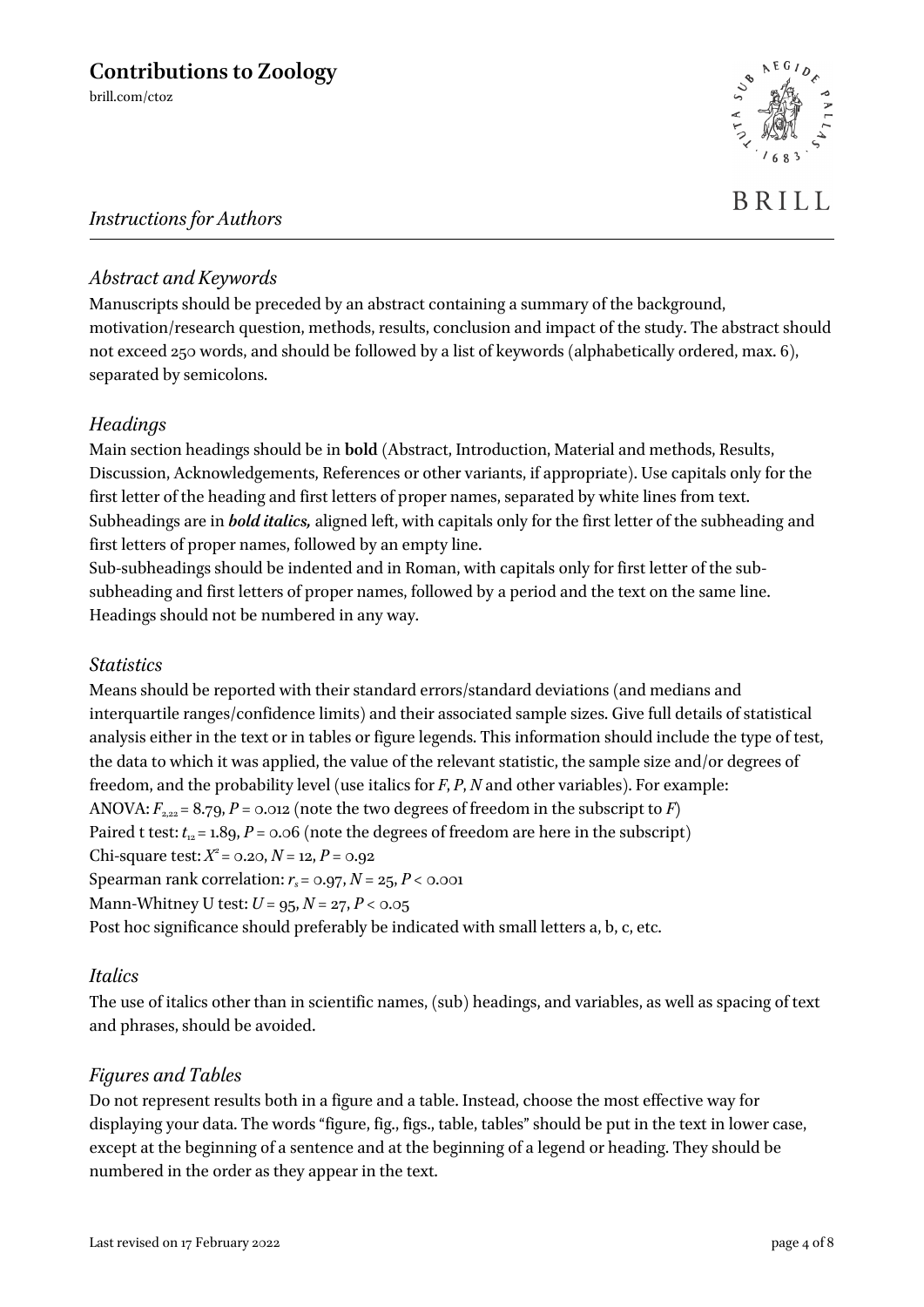# *Instructions for Authors*

#### *Tables*

Tables must be numbered consecutively in Arabic numerals. They should carry a heading line *above* the table and a legend text *below* the table briefly stating the nature of the facts assembled. Abbreviations and/or symbols included in the table need to be listed below the table in alphabetical order, separated by semi-colons (e.g., "Abbreviations and symbols: Ap, appendix; No, number; arrow, lumen; \*, *P* < 0.05"). Each table must be on a separate manuscript page.

#### *Figures*

Figure files must be submitted separately, as figure files (.tif, .jpeg, etc.) and *not as word files*. If submitted as word files, the submission will be returned to the author for correction.

Authors are responsible for taking care of reproduction fees, if any, see point 6 of the legal conditions listed above.

Full-color figures are accepted and can be included in the digital version of the final paper. There is no charge for full color images or figures in either the print or electronic edition. Upon acceptance of the paper, authors are encouraged to submit a high-quality photograph of the animal(s) on which the work was conducted, for consideration as a cover image for the issue.

Figures should be uploaded as separate source files as .jpeg, or .tif (not .pdf). Figures must be numbered consecutively in Arabic numerals in the order as they appear in the text. When a figure has several parts or panels, these should be labelled with capital letters A, B, C, etc. (small letters a, b, c, etc. are reserved for indicating significant differences, see above).

Figures must be in final form for printing. Small figures should be apt for reproduction at 6 cm width. Figures needing a large size should not exceed a width of 11.5 cm, or a length of 18 cm; enough space should be left below each figure for the caption. Lines, lettering and symbols should be suitable for the required reduction. Lettering and labels should be in Arial font.

The quality of the figure must be suitable for printing - the resolution should be a minimum of 300 dpi and minimally 600 dpi for line art. The image itself must be sharp, and any text in the figure should be legible (at least font size 8 or larger when printed in its final size, see dimensions above).

Figure captions should be added on a separate sheet at the end of the main text. Abbreviations and/or symbols included in the figure need to be listed alphabetically, separated by semi-colons (e.g., "Abbreviations and symbols: Ap, appendix; No, number; arrow, lumen;  $*$ ,  $P < 0.05$ ").

# *Footnotes*

Footnotes and abbreviations should be avoided as much as possible.

# *Supplementary Material /Data Files*

To support and enhance your manuscript, Contributions to Zoology accepts electronic supplementary material, including supporting applications, high-resolution images, background datasets, sound or video clips, large appendices, data tables and other items that cannot be included in the article PDF

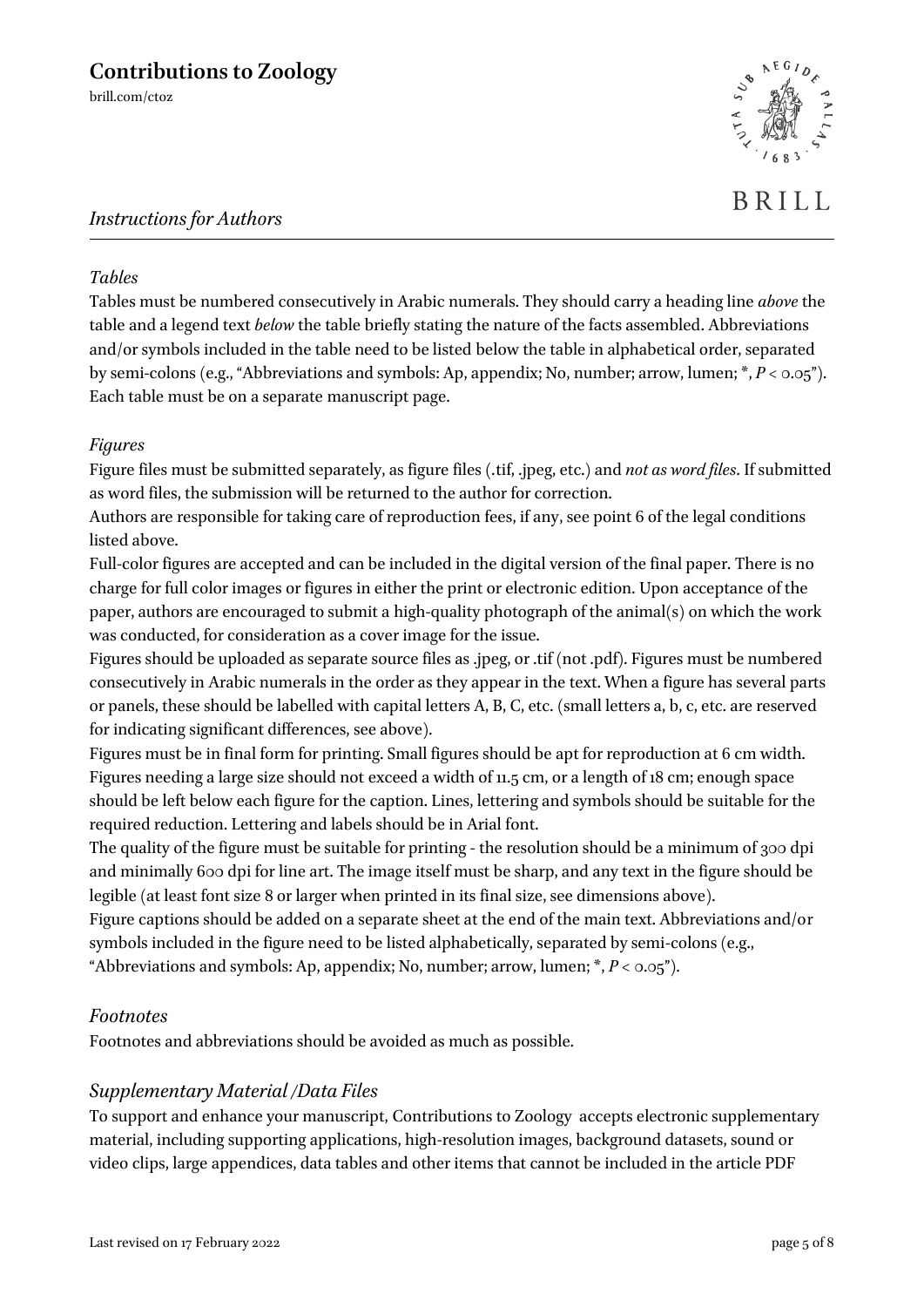

# *Instructions for Authors*

itself. Authors should submit the material in electronic format together with the other manuscript files and supply a concise and descriptive caption for each file. In order to ensure that your submitted material is directly usable, please provide the data in one of the broadly accepted file formats for video, audio, etc. and limit the file size (e.g., for video: max. 3 GB). Supplementary files supplied will be published online at Fig Share [\(www.figshare.com\)](http://www.figshare.com/), to which reference is made in the published article on Brill Online Books and Journals, and vice versa.

For these text files, text should be preceded by a centered title header including the following on separate lines:

- Contributions to Zoology (Times New Roman, italics, 9 pt)

- Article title (Times New Roman, bold, 14 pt)

- First name + initial + family name of each author, with several authors separated by commas and the last one preceded by "and" (Times New Roman, bold, 10 pt) The heading "Supplementary material" (right-aligned, Times New Roman, bold, 12 pt) should then be followed by the supplementary text, tables and figures. Main text should be single spaced, concise, justified-aligned, in font type Times New Roman at size 12 pt. The supplementary file should be submitted in DOC(X) format and will be published online in PDF format.

# *Text Citations*

References in the text should be cited in chronological order and in the following form: White & Kinney (1974) or (Kinney, 1974; White & Kinney, 1974). Where there are more than two authors, only the first should be named, followed by et al. (not in italics): Doe et al. (2011) or (Doe et al., 2011). A comma must be inserted between author and year, or between et al. and year, unless the year is between parenthesis; references should be separated by semicolons. Both the introduction and discussion must include an adequate number of citations for effective arguments to be established.

# *References*

In the list, references should be listed in alphabetical, and then chronological order, under the first author's name and should only include publications cited in the text. Journal names must be abbreviated according to their official abbreviation and should be in italics. No space must be inserted between the initials of the first names. No empty lines must be inserted between references. The year of publication should be between parentheses. Volume numbers are not written in bold (and issue numbers of a volume should not be included). The two last authors or editors in a citation are separated by "&". Abstracts of conferences should not be listed in the reference list, but cited in the text as unpublished data, personal observation or personal communication. See below for examples of how references should be cited:

# *Journal Article*

References must be typed in the following order and form, respectively: Anderson, 2002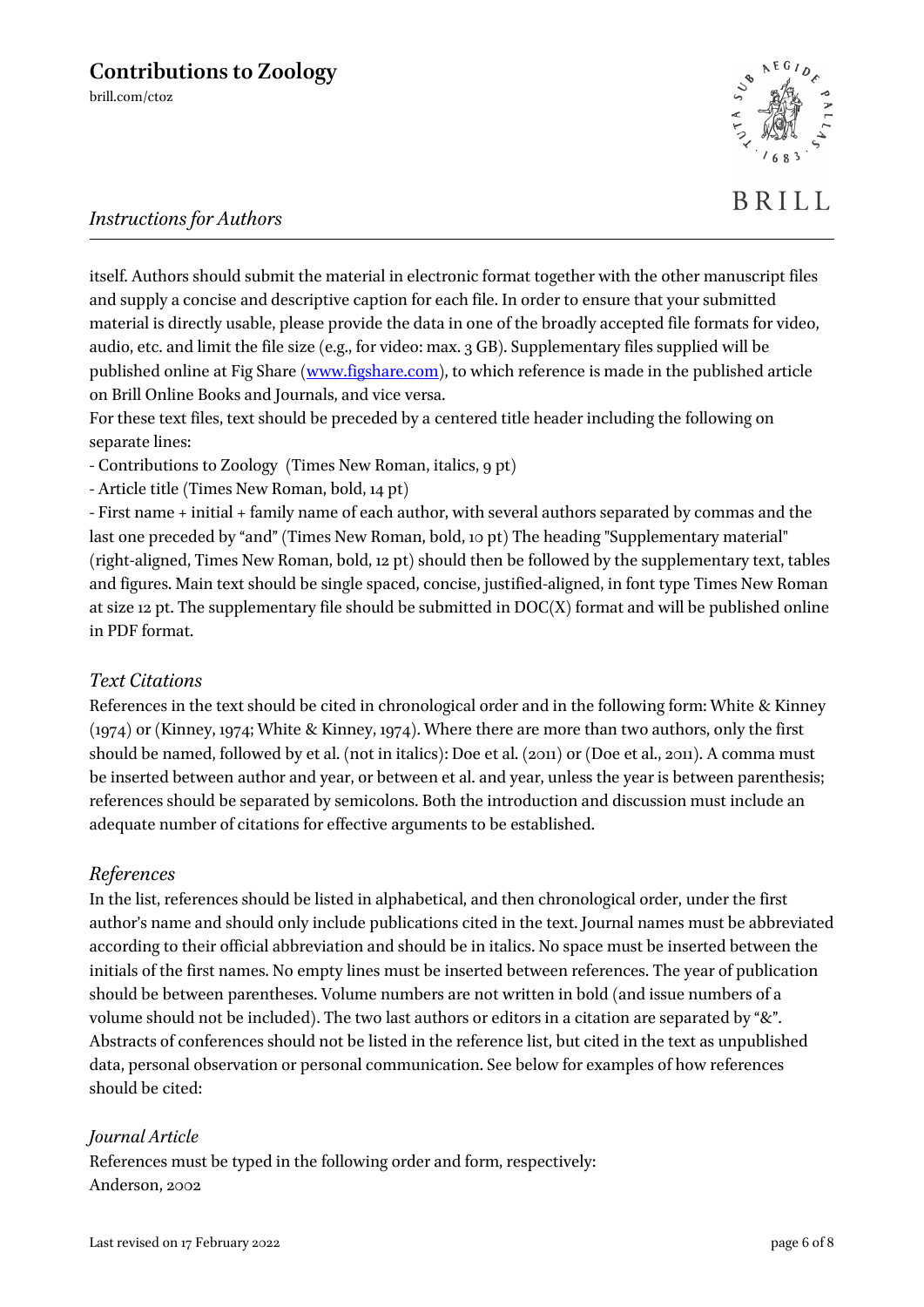

# *Instructions for Authors*

Anderson, 2003 Anderson & Bateman, 2002 Anderson, Bateman & Jones, 2001

Ketterson, E.D., Nolan, V., Wolf, L. & Ziegenfus, C. (1992) Testosterone and avian life histories - Effects of experimentally elevated testosterone on behavior and correlates of fitness in the dark-eyed Junco (*Junco hyemalis*). *Am. Nat.*, 140, 980-999.

#### *Book*

Hill, R.W., Wyse, G.A. & Anderson, M. (2008) *Animal Physiology. Second Edition.* Sinauer Associates, Sunderland.

#### *Chapter in a Book*

Brown, J.H. (1975) Geographical Ecology of Desert Rodents. In: M.L. Cody & J.M. Diamond (Eds) *Ecology and Evolution of Communities*, pp. 315-341. Belknap Press, Cambridge, MA.

#### *Web References*

If unavoidable, references to websites can be used. In that case, the full URL as well as the date when last accessed should be given. If available, further information should also be given (e.g., DOI, author names, dates, reference to a source publication, etc.). Web references can be listed within the reference list.

#### *Data Repositories*

When it is not possible to publish a data set as a supplementary file, *Contributions to Zoology* encourages authors to deposit the data set on which the results are based in a publicly-accessible data repository (examples are: DRYAD, GenBank, UniProt; and model organism databases such as FlyBase, Wormbase, etc.). This section is only when a data set is available in a repository and the text should then include: 1. the name of the repository; 2. the permanent identifier, accession number and/or persistent hyperlink for the data set. The following phrasing is recommended:

"The data set supporting the results of this article can be found in the [name of the repository] repository under permanent identifier [permanent identifier, accession number and/or persistent hyperlink for the data set]."

# **Publication**

#### *Proofs*

Upon acceptance, a PDF of the article proofs will be sent to authors by e-mail to check carefully for factual and typographic errors. Authors are responsible for checking these proofs and are strongly urged to make use of the Comment & Markup toolbar in a PDF editor to note their corrections directly on the